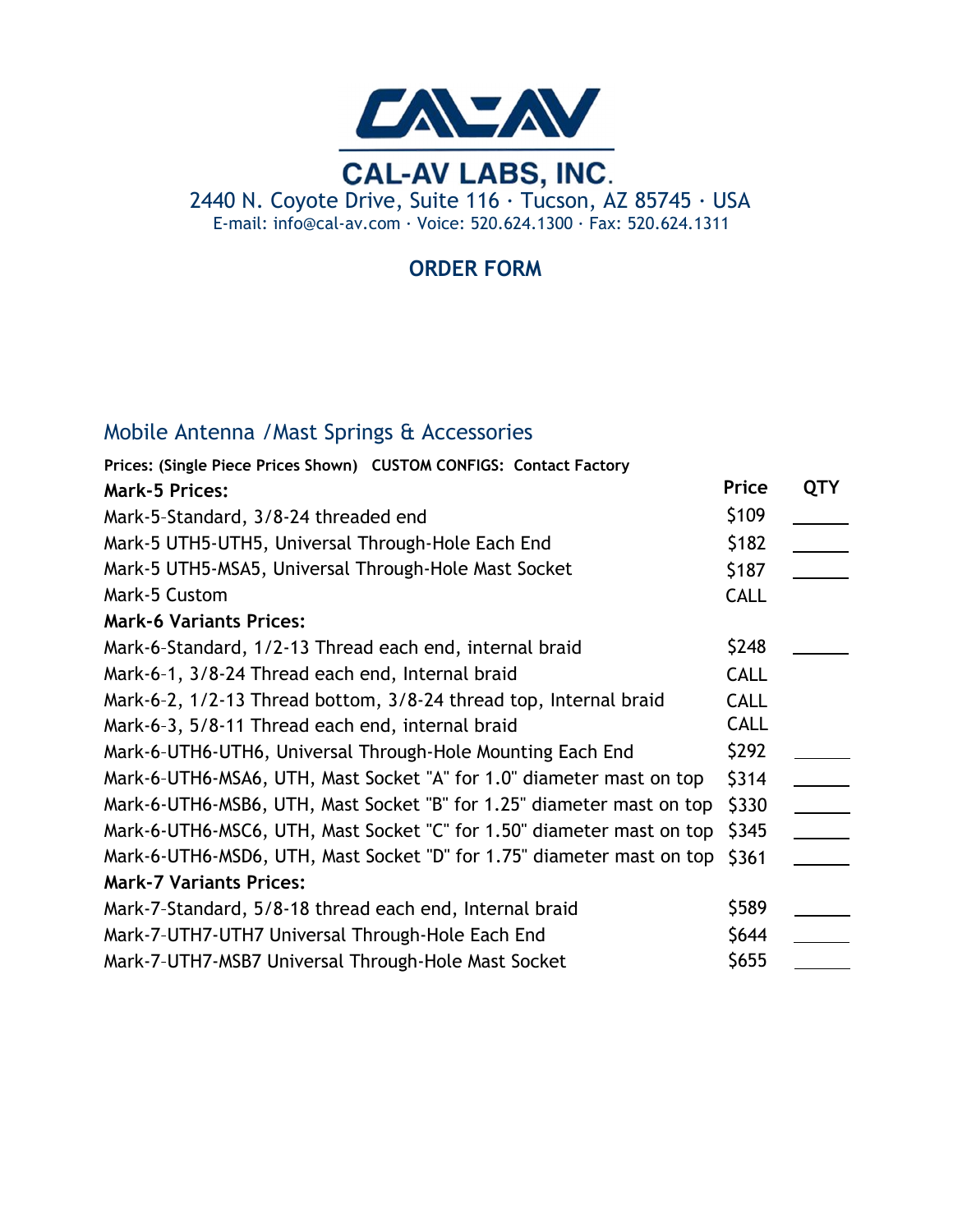### Mobile Antenna /Mast Springs & Accessories Cont.

**Prices: (Single Piece Prices Shown) CUSTOM CONFIGS: Contact Factory**

#### **Adapter Plate Prices: SINCGARS Mount (6" diameter, nominal, 4 holes, 0.438 dia., 90 degrees apart on 4.5-inch bolt circle), 1/4" Thick 6061-T6 Alum, Chem-Coat, ready to prime:** APS-0.375: .250-AL, 3/8" hole at center to mount standard Mark-5 APS-0.5: .250-AL, 1/2" hole at center to mount standard Mark-6 APS5-UTH: .250-AL, to mount Mark-5 UTH5 pattern spring end. *NOTE: UTH5 is a 0.500 through-hole, surrounded by a pattern of 6 clearance holes for 10-32 screw, every 60 degrees on a 0.660 bolt-circle radius.* APS6-UTH: .250-AL, to mount Mark-6 UTH6 pattern spring end *NOTE: UTH6 is a 0.750 through-hole, surrounded by a pattern of 6 clearance holes for 0.25" bolt, every 60 degrees on a 0.830 bolt-circle radius*. APS-BLANK: .250-AL, BLANK, with 0.125 pilot hole at center \$74 **Also available: Pairing plates; allows pairing two springs side-by-side to double spring constant fore-and-aft, while virtually eliminating side motion. Stainless steel. Intended for mounting on a trailer hitch. Contact factory for details. Price QTY** \$74 \$86 \$74 \$86 \$74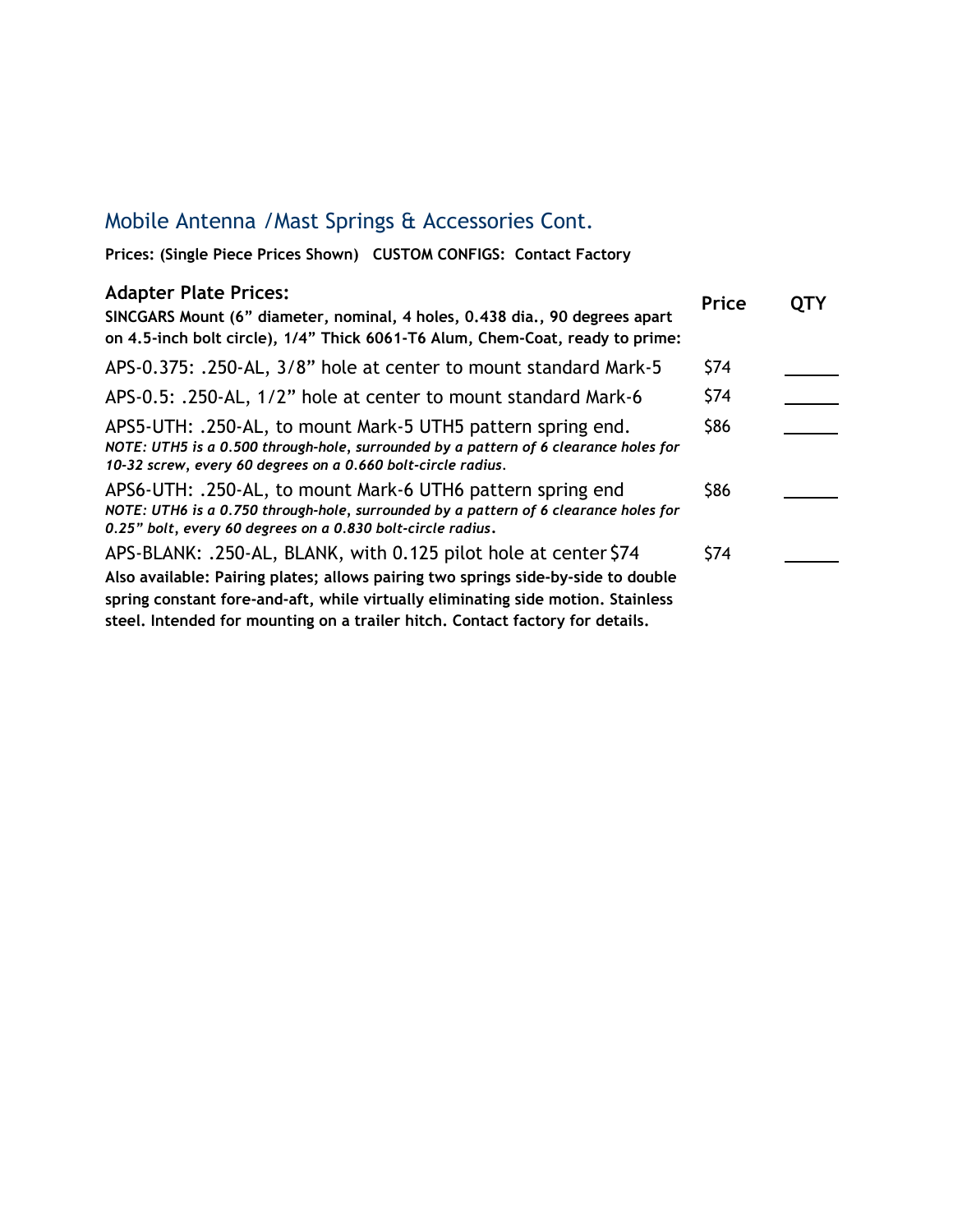| Ordered By/Ship To |  |
|--------------------|--|
|                    |  |

| Name:            |                                                               |
|------------------|---------------------------------------------------------------|
| Company:         | <u> 1989 - Johann Stein, mars an deutscher Stein († 1989)</u> |
| Telephone:       | Mobile:                                                       |
| E-mail Address:  |                                                               |
| Address:         |                                                               |
|                  |                                                               |
|                  |                                                               |
|                  |                                                               |
| City:            | State/Province:                                               |
| Zip/Postal Code: | Country:                                                      |